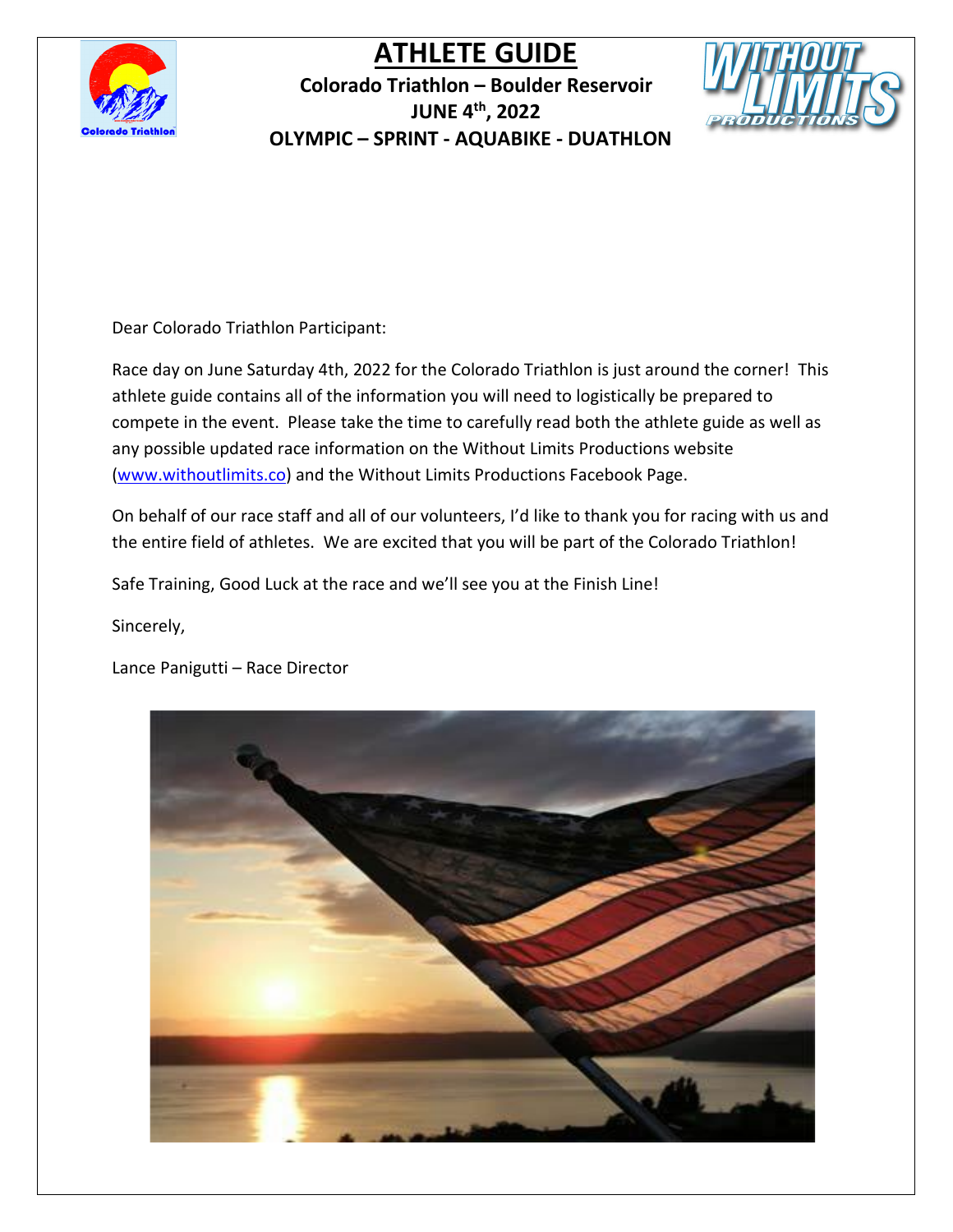

**Colorado Triathlon – Boulder Reservoir JUNE 4th, 2022 OLYMPIC – SPRINT - AQUABIKE - DUATHLON**



# **SCHEDULE OF EVENTS**

**Boulder Packet Pick-Up at Colorado Multisport** - Thursday 6/2 - 5:00pm-7:00pm at *2355 30th St, Boulder, CO 80301 (6:00pm free clinic hosted by Boulder Racing)*

**Westminster at Play Tri -** Friday 6/3 - 5:00pm-7:00pm (Centrally located just off I-25) *13640 Orchard Pkwy Suite 100, Westminster, CO 80023*

### **SATURDAY, JUNE 4th RACE DAY! – BOULDER RESERVOIR**

- 5:30 AM Parking Area Opens (please follow parking crews directions upon arrival)
- 5:45 AM Transition Area Opens Athlete check in
- 6:00 AM Body Marking Starts
- 6:45 AM Swim area opens for warm-up (Inside the Rope area)
- 6:45 AM Race Packet Pickup Closes (No Packets will be distributed after 7:00 am!!!)
- 7:00 AM Transition Area Closes (All Athletes must be out of T/A)
- 7:00 AM Pre-Race Meeting (Location: Beach by the swim start)
- 7:15 AM RACE START!!! Waves go off every 3-5 minutes
- 9:00 AM Swim cut-off
- 10:00 AM AWARDS POST RACE EXPO (time is approximate)

#### **Olympic Distance Swim Waves**

Wave 1 – RED - Elite, Relays, Men 15-29 Wave 2 – BLACK - Men 30-39, Clydesdale, Duathletes including relay Wave 3 – YELLOW - Women 20-39 Wave 4 – BLUE - Men 40-59, PC Wave 5 – PINK - Women 40+, Athena Wave 6 – LIME - Men 60+, Men First Timers Wave 7 – PURPLE - Women First Timers, Aquabike

#### **Sprint Distance Swim Waves**

Wave 8 – RED - Elite, Relay, Clydesdales, Men 20-34 Wave 9 – YELLOW - Men 35-49 Wave 10 – BLUE - Men 50-69, PC Wave 11 – PURPLE - Women 20-39 Wave 12 – PINK - Women 40-49 Wave 13 – YELLOW - Men 70+, W 50+, Athena Wave 14 – WHITE - Men First Timers Wave 15 – LIME - Women First Timers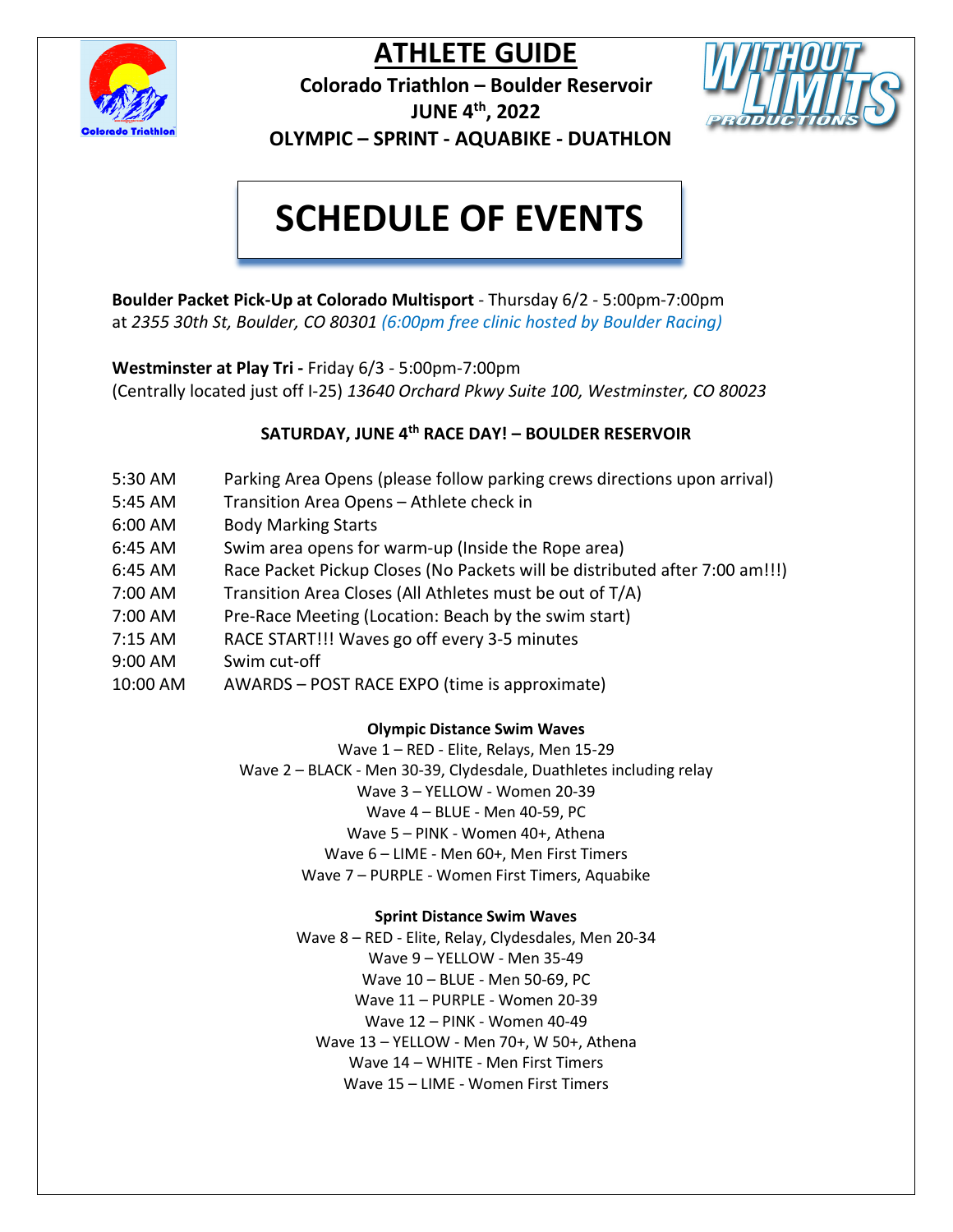

**Colorado Triathlon – Boulder Reservoir JUNE 4th, 2022 OLYMPIC – SPRINT - AQUABIKE - DUATHLON**



### **Directions to Boulder Reservoir (Race Site)**

**BOULDER:** Take 119 towards Longmont. Take a left on Jay Rd., and then your first right onto  $51<sup>st</sup>$  St. Proceed down  $51<sup>st</sup>$  St. and then take a right into the reservoir. If you're in need of handicapped parking please just let the parking crew know and they'll direct you accordingly.

**DENVER:** Take I-25 to 36 toward Boulder. Stay on 36 into Boulder then take 119 towards Longmont. Take a left on Jay Rd., and then your first right onto  $51<sup>st</sup> St.$  Proceed down  $51<sup>st</sup> St.$ and then take a right into the reservoir. If you're in need of handicapped parking please just let the parking crew know and they'll direct you accordingly.

**PARKING ON RACE DAY:** Parking will be located inside the reservoir property. Parking volunteers will be onsite to direct you to available parking, please drive safe. Spectator Parking is at the same place.

### **SPECTATORS:**

It is highly recommended that spectators arrive with the athlete on race day. Due to the athletes racing causing the police to close roads spectators arriving after 7:15am on Sunday will be turned around and unable to get in.

**SPECTATORS ARE NOT ALLOWED INSIDE TRANSITION FOR SAFETY REASONS!!!** Please keep your significant others, friends, family, and children out of the transition area before and after the race. Only the athlete is allowed inside transition. Thank you for your cooperation with this. There are NO DOGS allowed in Boulder Reservoir, please leave your dogs at home and not in your vehicles.

### **PLEASE BE CAREFUL WHEN DRIVING IN THE AREA AS ATHLETES WILL BE WARMING UP AND WALKING ALONG THE ROADS!**

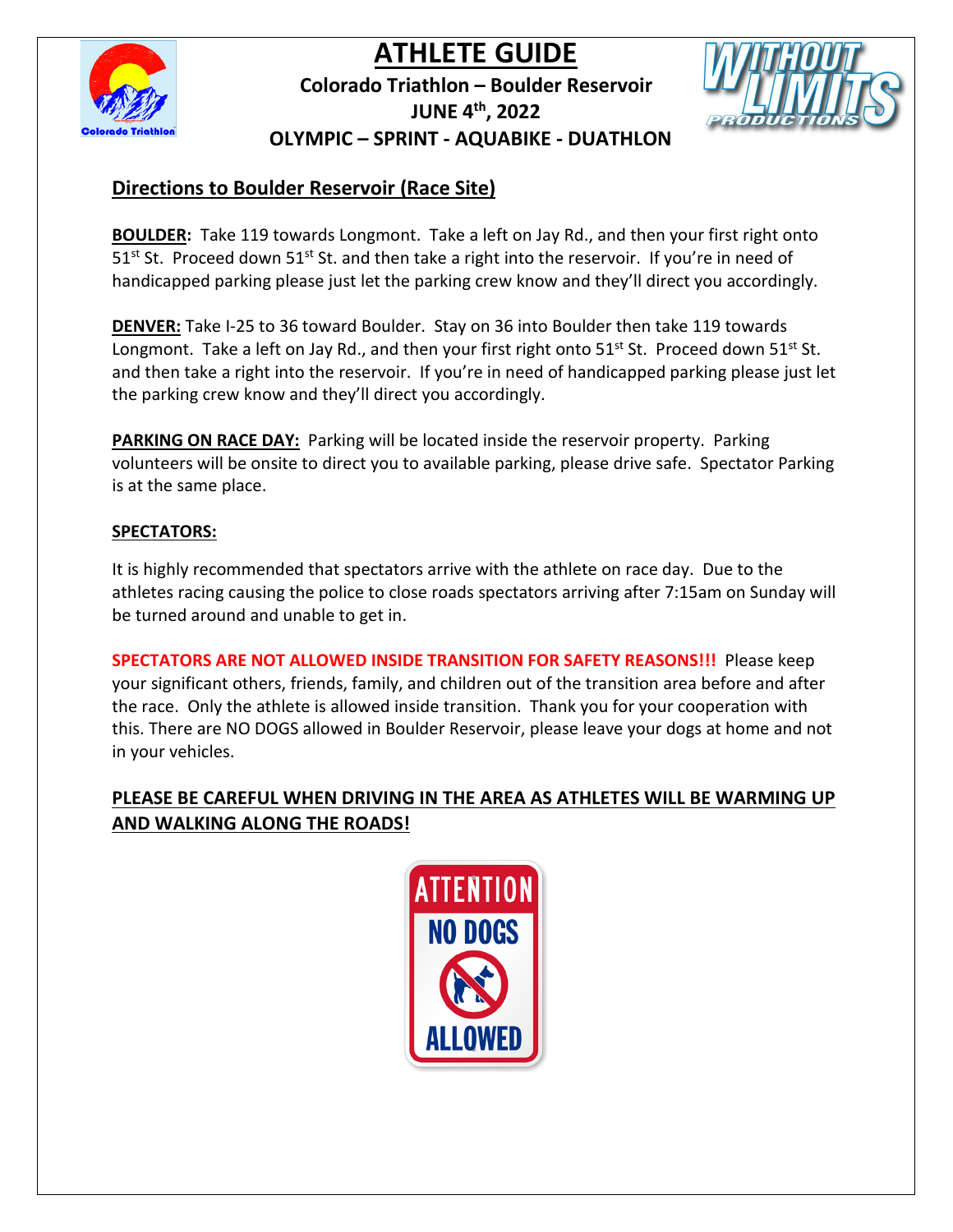

**Colorado Triathlon – Boulder Reservoir JUNE 4th, 2022 OLYMPIC – SPRINT - AQUABIKE - DUATHLON**



## **Important Details Prior to Arriving**

Each Participant MUST have both a photo ID and an annual USAT License (or purchase a one day license at packet pickup (See USAT section below for details)) If you do not have an ID you WILL NOT be given your race packet. Each participant must be present to pick up their race number/packet. You will not be allowed to pick up another participants packet. \*\*PLEASE NOTE: NO EXCEPTIONS WILL BE MADE\*\*

**Important Details for Registration & Packet Pickup**

- 1) You must pick up your packet on either day between the allotted times or the morning of the race between 6:00am-7:00am, if you've signed up for this time. We suggest you pick up your packet the day prior to the race so you're not rushed on race morning. Your packets will be at all the PPU's, please do not email requesting info on if you signed up for race day PPU as we won't be able to get back to you as we prepare for the event. If you have an emergency and can't make the early PPU's, we won't leave you hanging, and will give it to you at the race.
- 2) You must have a photo ID and a valid USAT Triathlon Card (or one day license) We cannot release your packet to you without a valid Photo ID, no exceptions
- 3) USAT License: If you are an annual USAT Member you must bring your valid USAT card with you at packet pickup. If this is expired you will be required to purchase a one day license for \$15 (Cash & Check only accepted)
- 4) One-Day USAT License: If you are not an annual USAT Member you must purchase the one day license at the time of packet pickup (Cash & Check only accepted)

#### **MUST READ!!!\*\*\*USAT NOTE\*\*\***

If you registered using the online registration system and you are not an annual member then you already purchased the one day license and the only thing you need to bring is a Photo ID to packet pickup. If you registered using the PDF mail in registration form some of you already included your \$15 fee for the USAT One-Day License, and you'll just need your Photo ID. If you did not include this fee in your mail in registration your registration has been notated and the volunteers at Packet Pickup will notify you that you must pay the required \$15 in order to proceed with picking up your packets (Cash & Check only accepted). Again if you are not an annual USAT Member then there is nothing regarding a USAT License to bring with you, just bring your PHOTO ID, and an extra \$15 just in case you didn't pre-pay the one day fee. We wouldn't want you to not be able to race due to not being able to pick up your packet (it's a USAT insurance thing). Please do not email us requesting confirmation of whether you paid this fee or not, there is no way we would be able to respond to everyone as we will be busy setting up for the event.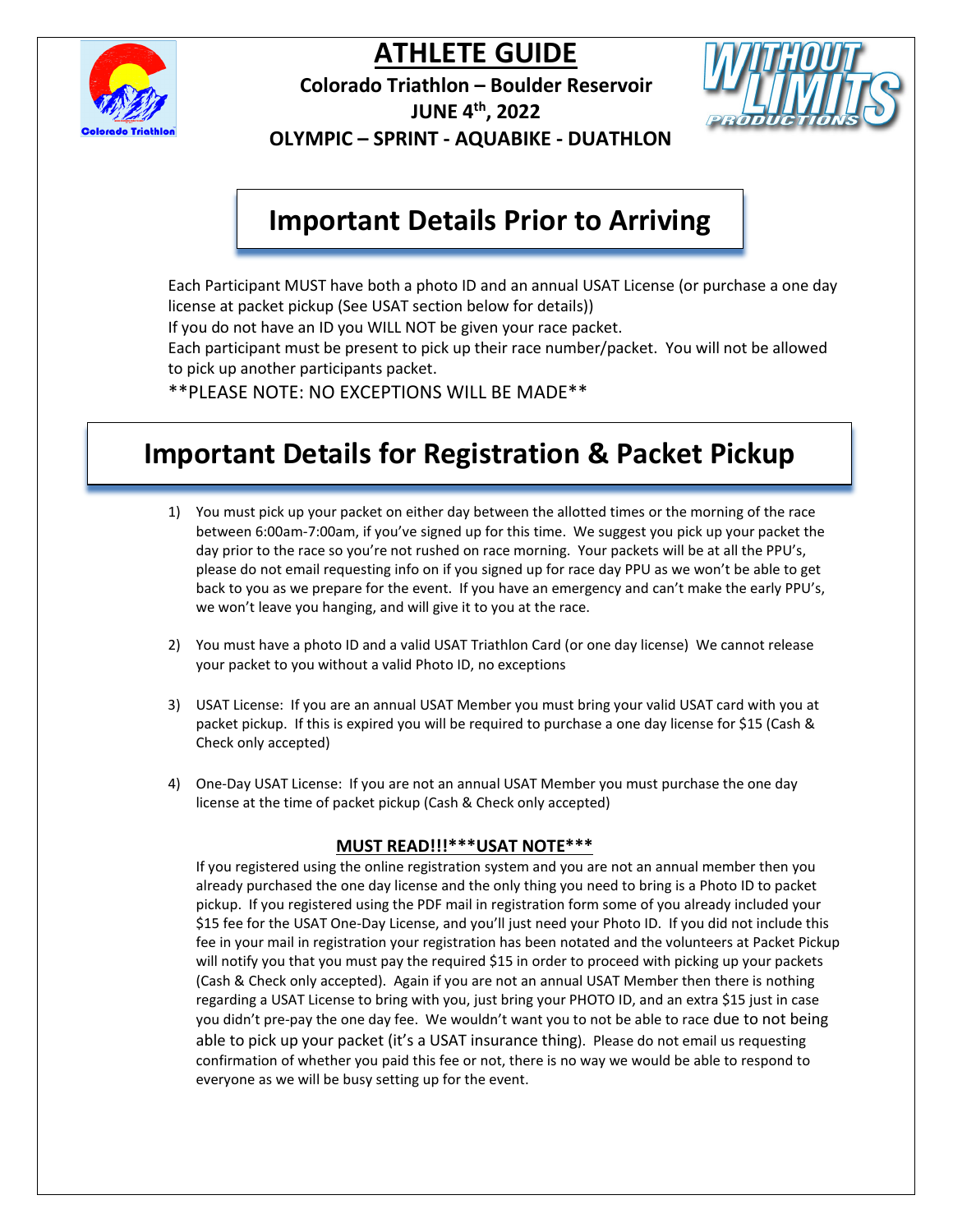



**Colorado Triathlon – Boulder Reservoir JUNE 4th, 2022** 



 **OLYMPIC – SPRINT - AQUABIKE - DUATHLON**

### **This is a list of the packet pickup procedures to ensure a quick & easy process for you & all the athletes as well as to ensure that there are no surprises come race day.**

- 1) Ensure you have a Photo ID & Valid USAT Card (if applicable) with you prior to your arrival. If you're not an annual USAT Member bring an extra \$15 just to be safe.
- 2) Upon arrival there will be a registration tent with a black Without Limits Productions Registration Flag showing, go to this tent first.
- 3) Present your Photo ID and valid USAT Card (If applicable) to the registration volunteer. If you need to sign a waiver or still owe \$15 for the annual one-day license, you will handle it right there.
- 4) Once you have your race number packet, which contains a swim cap (with your corresponding Swim Wave # assignment), then proceed to the T-shirt/Goodie Bag pickup right next to the race # packet pickup.
- 5) Present your race # packet to the T-shirt volunteer as it will show what size Tshirt you ordered. Collect your T-shirt & Goodie Bag and you're all done. \*\*\*Note, you will not be able to switch T-shirt sizes until AFTER the race. What you ordered is what you will get. Swaps can be made after the race on race day only, as this is to ensure everyone receives the T-shirt that was ordered, and that any extras will then be used to swap out sizes.\*\*\*

**Race Number Instructions:** Your race packet will contain 2 #'s & a Swim Cap.

- 1) Bike Frame #: The  $1<sup>st</sup>$  will be a bike frame number and has either self-adhesive strips on the back of it or twist ties. Place this on your bike frame.
- 2) Running Bib #: The  $2^{nd}$  # will be the Road ID run #. Affix this to a race belt, t-shirt, shorts, or running skirt. It must be showing on the front of your person as you cross the finish line.
- 3) Timing Chip: The timing chip is affixed to an ankle strap. Affix this to your left ankle prior to the swim (the picture below shows the right ankle, it's just used as an example), and leave it on for the entirety of the event. A volunteer will collect it from you at the finish line. If you're wearing a wetsuit affix the ankle strap so it is underneath your wetsuit so it will not tear off when you take your wetsuit off.
- 4) Bring your race # to the timing chip tent to pick up your timing chip on race morning. Timing Chips will only be handed out on race morning.
- 5) A swim cap will also be provided for you at packet pickup and must be worn during the swim portion of the event.

**\*\*\*Picture Examples are on the next page\*\*\***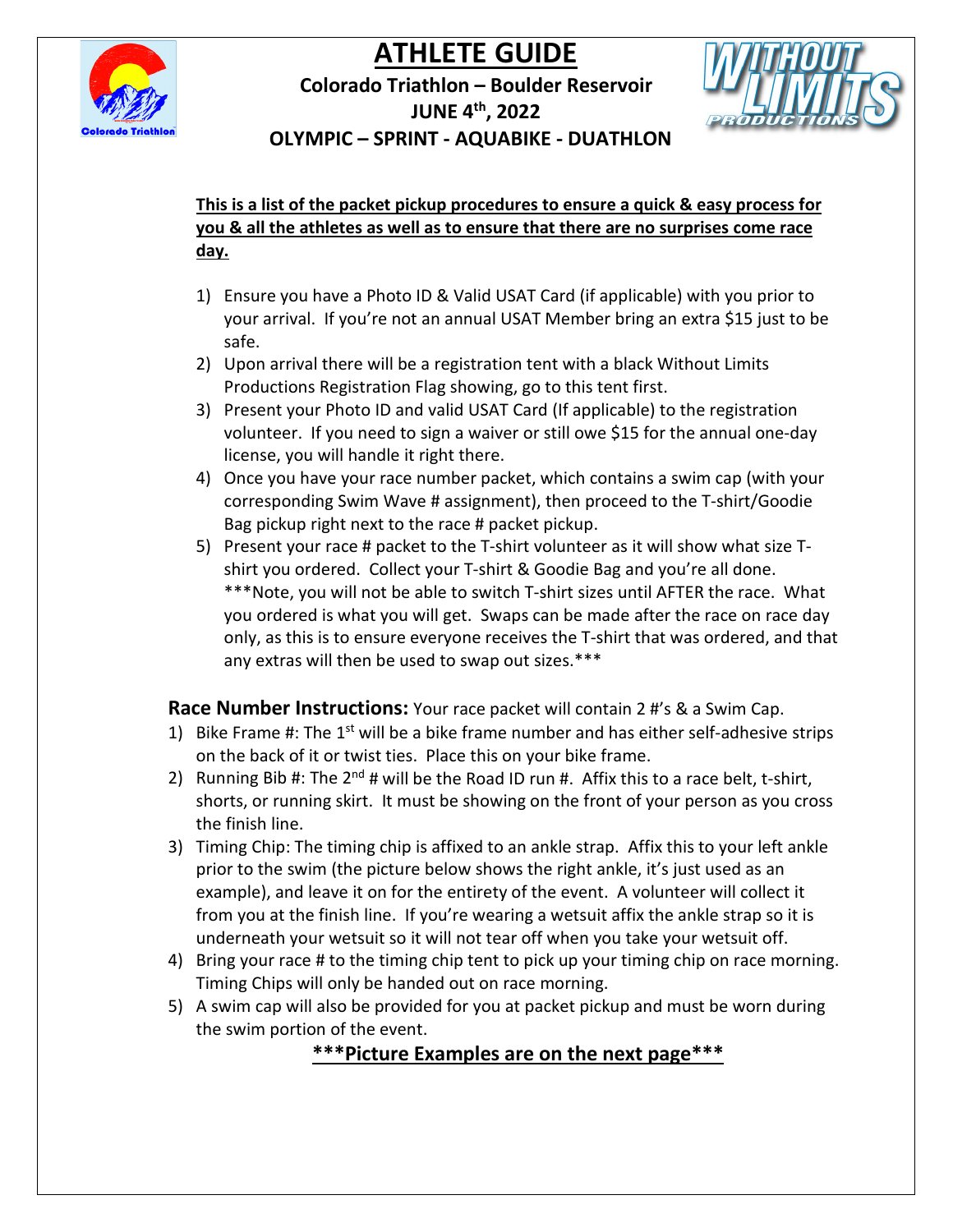

**Colorado Triathlon – Boulder Reservoir JUNE 4th, 2022 OLYMPIC – SPRINT - AQUABIKE - DUATHLON**





557

### **Bike Frame #:**

Must be on bicycle's top tube just behind the handlebars, or downtube, as long as it's visible.

**Bib Number:** \*\*Note that it MUST be worn on the front during the entire run portion of the event.

### **Timing Chip:**

Must be worn on left ankle (We know, this pic shows the right ankle, but this athlete is stoked to be racing). Place under your wetsuit and keep it on for

<u>for the contract of the contract of the contract of the contract of the contract of the contract of the contract of the contract of the contract of the contract of the contract of the contract of the contract of the contr</u>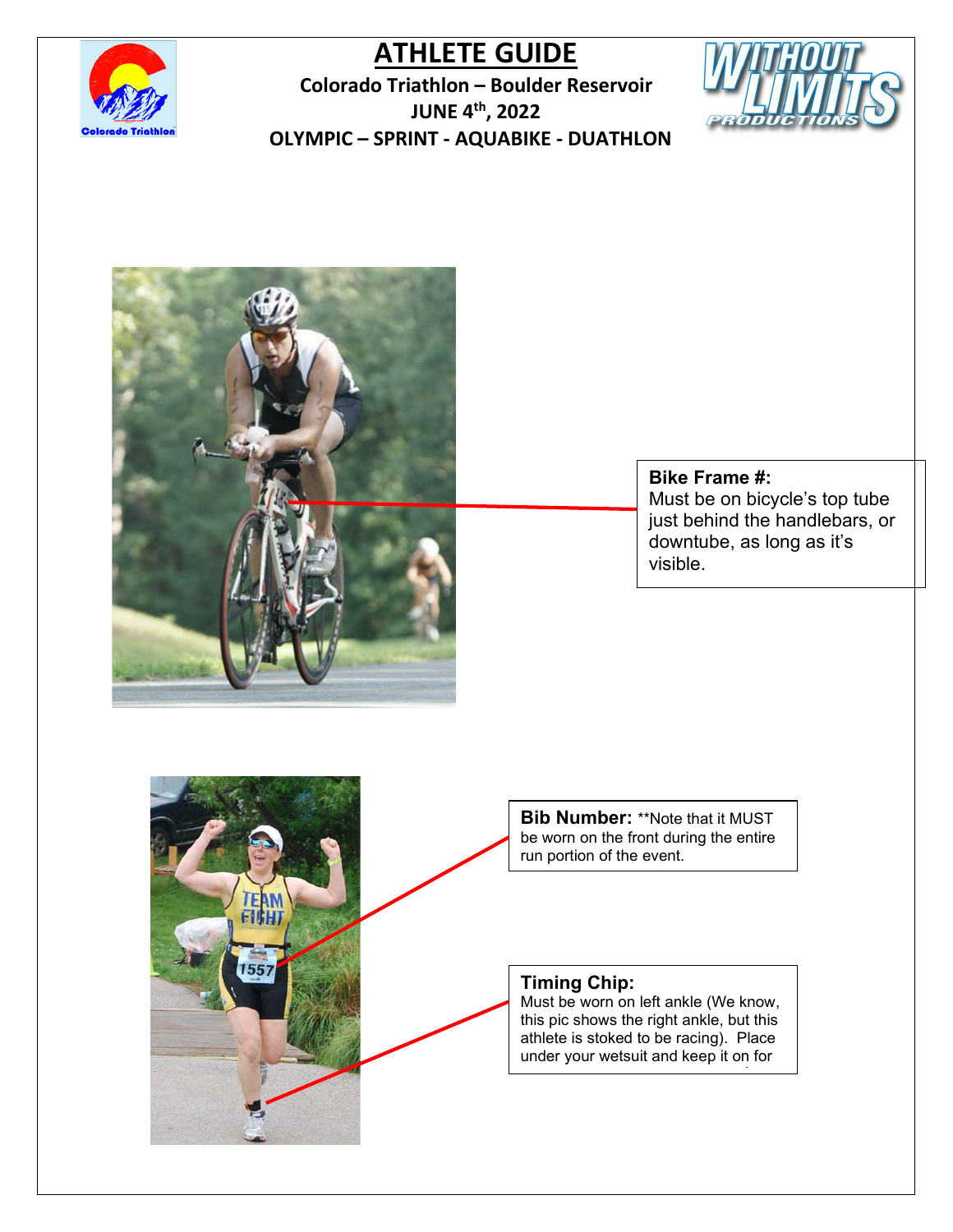

**Colorado Triathlon – Boulder Reservoir JUNE 4th, 2022 OLYMPIC – SPRINT - AQUABIKE - DUATHLON**



# **COURSE INSTRUCTIONS PLEASE READ**

**SWIM COURSE:** The water temperature is expected to be in the high 50's to low 60's for the event. A final reading will be done on race morning and announced. Wetsuits are not mandatory, but highly recommended for the cool water temps.

**BIKE COURSE:** This is a 1 LAP Bike Course. Some sections of the course are closed to traffic, but a neighborhood car may be exiting their property so please keep alert. Some sections are rural roads open to traffic, but intersections and turns will be under the direction of marshal's and police. Always ride on the right hand side of the road and pass on the left. Volunteers will be there to direct you, but please view the course map as you are ultimately responsible for knowing the course. Course maps available at www.withoutlimit.co

**RUN COURSE:** The run course is an out and back run along a hard pack dirt road and pavement. The water aid station will be approximately at each mile mark and you will them hit on the way out and on the way back.

**GENERAL:** Please do not litter the course. Pack out any gels, bars, and water bottles that you have with you on the course. The reservoir and surrounding neighborhoods are very generous to allow us to use their facilities and it would be a shame if it is littered with trash. A trashcan will be provided at the aid station on the run course to dispose of any trash.

**Please do not leave any trash behind your transition area after the race, and ensure you have all your gear before you leave.**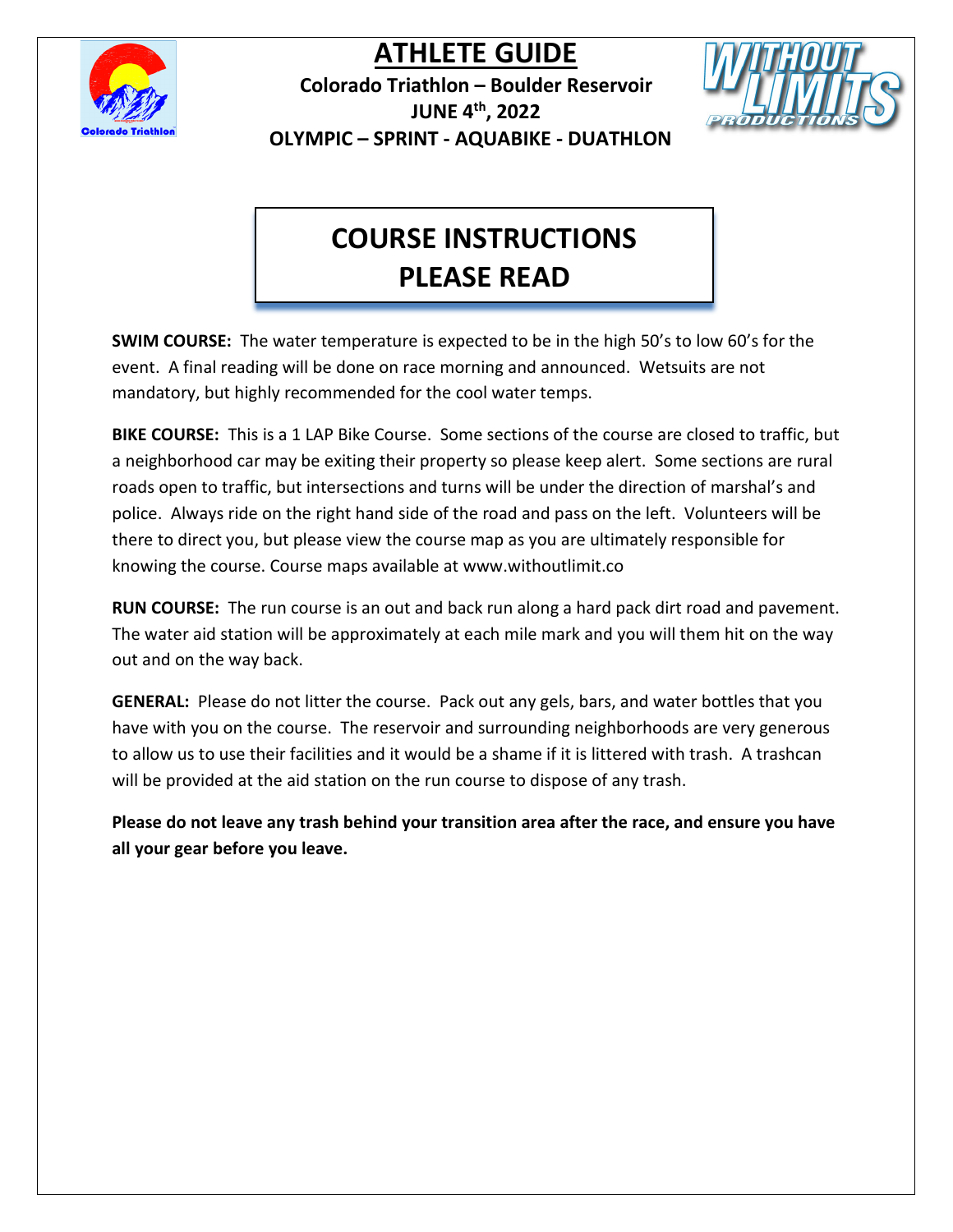

**Colorado Triathlon – Boulder Reservoir JUNE 4th, 2022 OLYMPIC – SPRINT - AQUABIKE - DUATHLON**



# **Critical Triathlete Reminders**

| <b>Transition</b> | 1. Athletes only: NO SPECTATORS OR COACHES                                   |
|-------------------|------------------------------------------------------------------------------|
|                   | 2. Your bike MUST be placed on the rack $(1^{ST}$ come $1^{st}$ serve, there |
|                   | are no assigned racks). Four bikes fit in each rack. If the bike cannot      |
|                   | fit, see a Transition Captain wearing an WLP Volunteer T-Shirt               |
| <b>Swim Start</b> | 1. Age Group athletes: your swim wave corresponds to your age on             |
|                   | December 31                                                                  |
|                   | 2. Warm-up: exit the water <b>FAST</b> when the Race Director announces      |
|                   | to do so                                                                     |
| <b>Bike</b>       | 1. Helmet chin strap must be fastened at all times while you're on           |
|                   | the bike                                                                     |
|                   | 2. NEVER cross the center line of the road. EVER! (unless it's the           |
|                   | turnaround point)                                                            |
|                   | 3. Keep to the right except while passing (when passing, shout 'on           |
|                   | your left')                                                                  |
|                   | 4. We enforce the 'no drafting rule'.                                        |
| General           | 1. While biking or running, stereo headphones (such as ipods) are            |
|                   | not allowed                                                                  |
|                   | 2. While biking or running, if instructed to stay within coned lanes         |
|                   | 3. DO NOT LITTER THE COURSE, PLEASE PACK OUT WHAT YOU PACK                   |
|                   | $IN$ !!!                                                                     |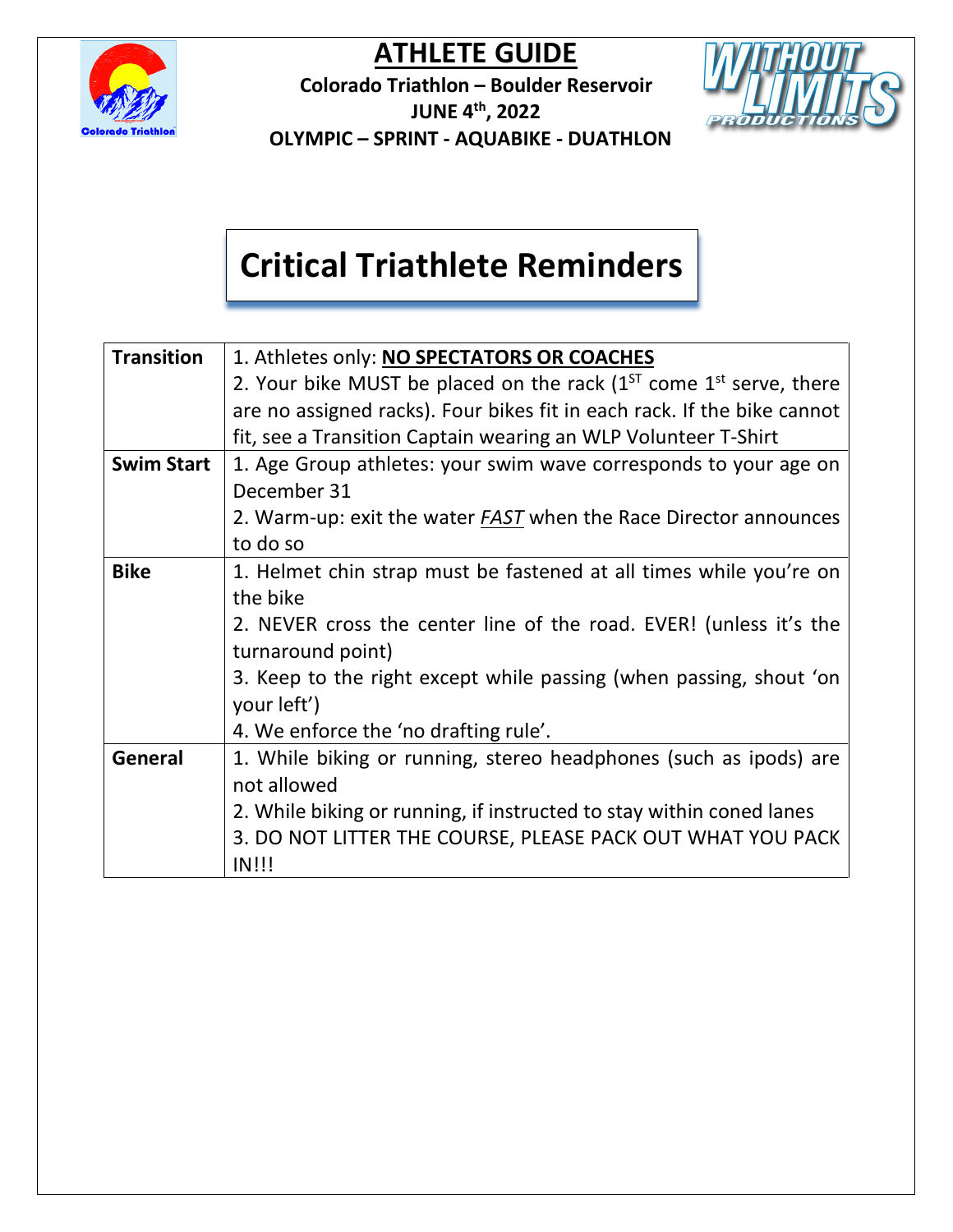

**Colorado Triathlon – Boulder Reservoir JUNE 4th, 2022 OLYMPIC – SPRINT - AQUABIKE - DUATHLON**



# **RELAY TEAMS**

**The following is a procedure outline specifically for Relay Teams:**

### Packet Pickup

- 1) All Team Members MUST be present to pick up their Race # Packets, T-shirts, and Goodie Bags. (Sorry it's not our rule & an inconvenience but it's one that we will not make exceptions due to this event being USAT Sanctioned)
- 2) Your Team will receive one Race # Packet, as it contains your Swimmers Cap, Bikers Frame #, and Runners Bib #.
- 3) Everyone in your team will get their own T-shirt & Goodie Bag

### Race Day

- 1) You will only receive One (1) Timing Chip on the morning of the race. Go to the timing chip pickup table with your race # to get your timing chip.
- 2) Body Marking: Everyone in your team must be body marked, as a preventative for lost numbers, as well as for timing, and photos.
- 3) TIMING CHIP: The timing chip will be worn by all the relay team athletes. Timing Chip Location: Swimmer = Ankle, Biker = Ankle, Runner = Ankle. The timing chip will be passed between your Relay Teammates inside the transition area, at your designated spot. The biker will be waiting at the bike (Keep on the rack until the chip is transferred) for the swimmer to enter transition and switch the timing chip. The runner will also be waiting inside transition (again at your teams bike rack location), for the biker to enter and make the switch (Please rack your bike prior to transferring the timing chip to the runner).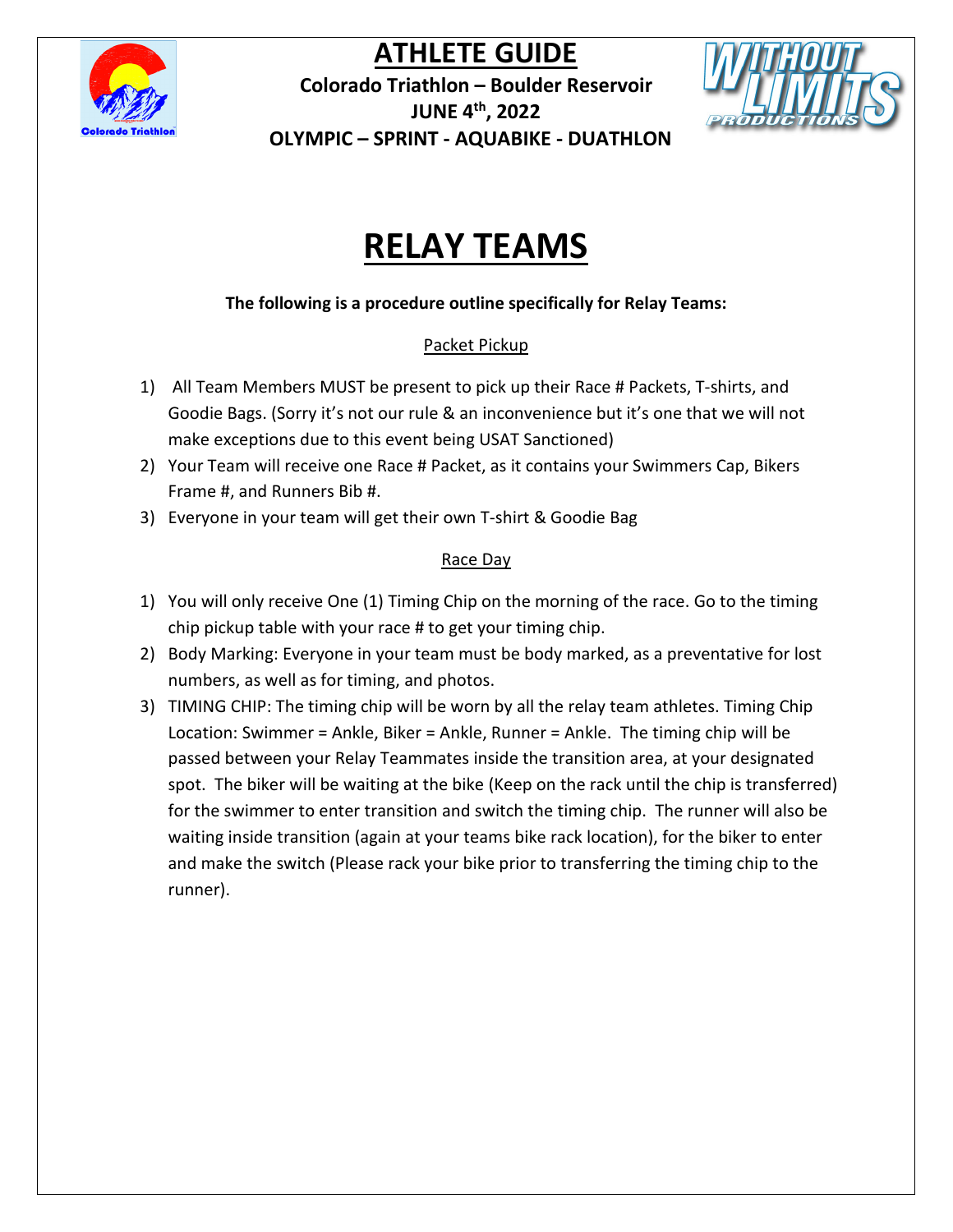

**Colorado Triathlon – Boulder Reservoir**



**JUNE 4th, 2022** 

 **OLYMPIC – SPRINT - AQUABIKE - DUATHLON**

## **PLEASE READ BEFORE THE RACE! RULES & PENALTIES**

**1. Helmets:** Only helmets approved by the US Consumer Product Safety Commission (CPSC) may be used in USAT sanctioned events. Helmets must be worn at **ALL** times while on your bike: **before, during, and after** the event. *Penalty:* Disqualification

**2. Chin Straps:** Chin straps must be buckled at all times when on a bicycle. DO NOT unbuckle your chin strap unless you are off your bicycle and it is placed back on the rack. *Penalty:* Disqualification on the course; Variable time penalty in transition area only.

**3. Outside Assistance:** No assistance other than that offered by race and medical officials may be used. Triathlons are individual tests of fitness. *Penalty:* Variable time penalty

**4. Transition Area:** All equipment must be placed in the properly designated bike rack. All participants must return their bicycles to an upright position in their designated bicycle rack. No person shall interfere with another participant's equipment or impede the progress of another participant. All bar ends must be solidly plugged. No participant shall bring ANY glass containers into the transition area. *Penalty:* Variable time penalty

**5. Drafting: Drafting**--keep at least three bike lengths of clear space between you and the cyclist in front of you. If you move into the zone, you must pass within 15 seconds.

**Position**--keep to the right hand side of the lane of travel unless passing.

**Blocking**--riding on the left side of the lane without passing anyone and interfering with other cyclists attempting to pass.

**Overtaken**--once passed, you must immediately exit the draft zone from the rear, before attempting to pass again.

*Penalty:* Variable time penalty

**6. Course:** All competitors are required to follow the prescribed course and to stay within all coned lanes. Cutting the course is an obvious violation and going outside the course is a safety issue. Cyclists shall not cross a solid yellow center line for ANY reason. Cyclists must obey all applicable traffic laws at all times. (It is for your safety that you do not cross the Yellow Line, especially on corners) *Penalty:* Referee's discretion

**7. Unsportsmanlike-Like Conduct:** Foul, harsh, argumentative or abusive language or other unsportsmanlike conduct directed at race officials, USA Triathlon officials, volunteers, spectators or fellow athletes is forbidden.

*Penalty:* Disqualification (This is a family environment and any language of this nature will NOT be tolerated.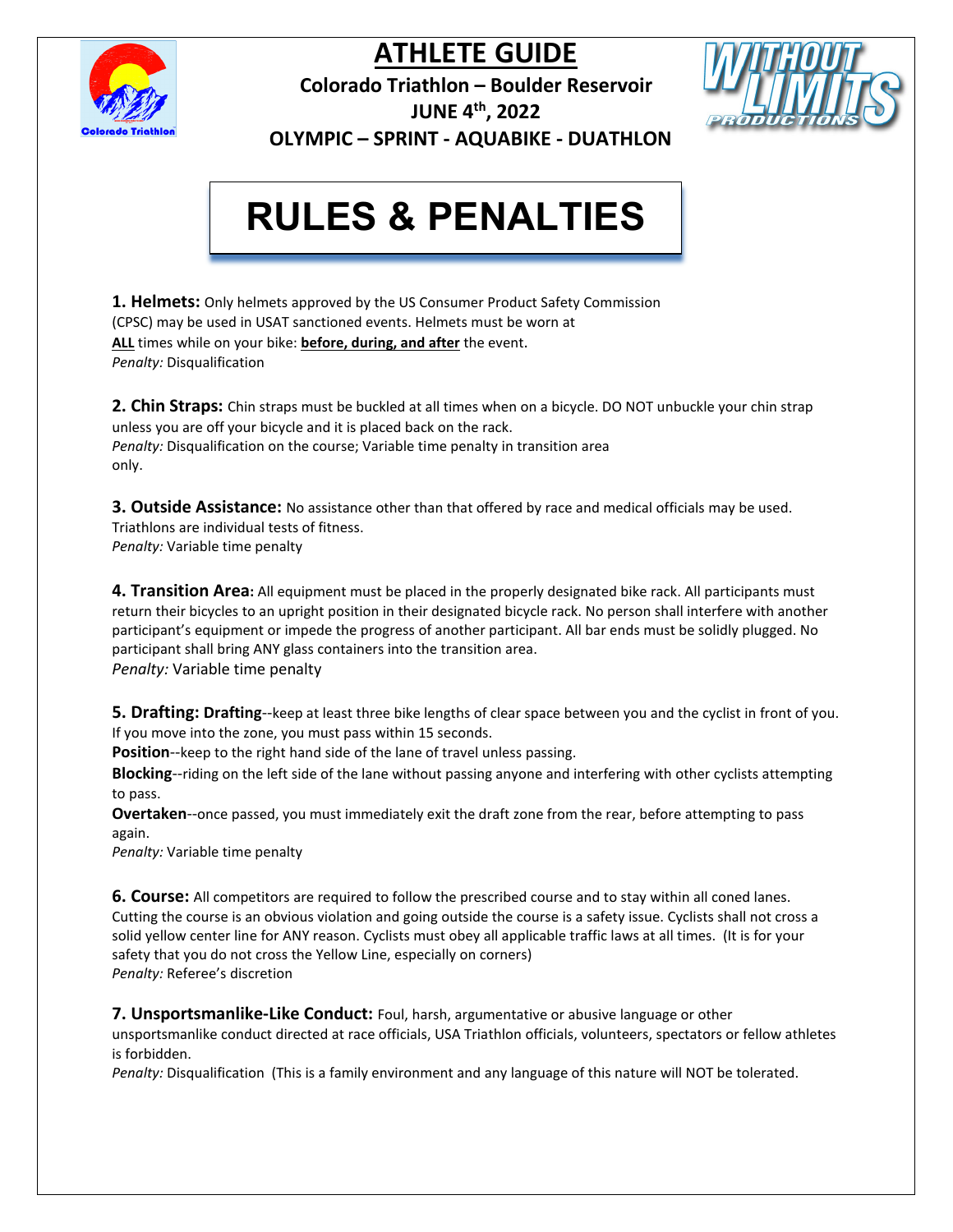

### **Colorado Triathlon – Boulder Reservoir JUNE 4th, 2022 OLYMPIC – SPRINT - AQUABIKE - DUATHLON**



**8. Headphones:** Headphones, headsets, walk-mans, Ipods, mp3 players, or personal audio devices, etc. are not to be carried or worn at any time during the race.

*Penalty:* Variable time penalty (Please do not break this rule, as it is a major safety violation)

**9. Race numbers:** All athletes are required to wear race numbers at all times during the run. Numbers must face the front and be clearly visible at all times. Numbers may not be cut, or folded, or altered in any way. DO NOT transfer your number to any other athlete or take a number from an athlete that is not competing. *Penalty:* Variable time penalty for missing or altered number, Disqualification and one year suspension from membership in USAT for transferring a number without race director permission.

**10. Wetsuits:** Each age group participant shall be permitted to wear a wetsuit without penalty in any event sanctioned by USA Triathlon up to and including a water temperature of 78 degrees Fahrenheit. When the water temperature is greater than 78 degrees, but less than 84 degrees Fahrenheit, age group participants may wear a wetsuit at their own discretion, provided, however, participants who wear a wetsuit within such temperature range shall not be eligible for prizes or awards. Above 84 degrees, wetsuits are prohibited.

**11. Abandonment:** All personal equipment and belongings taken out onto the course must stay on the athlete the entire time. No garbage, clothing, etc. shall be thrown on the course. Please do not litter the course with water bottles, gel packets, wrappers, etc. The community has supported this event for years and your responsibility in keeping the course clean will help to ensure that this event continues. *Penalty:* Variable time penalty

For a complete list of rules, please refer to the most up to date USA Triathlon Competitive Rules at: <http://www.usatriathlon.org/resources/about-events/rules>

### **MOST IMPORTANTLY: BE SAFE, TREAT YOUR FELLOW RACERS AND VOLUNTEERS WITH RESPECT, AND HAVE FUN!!!**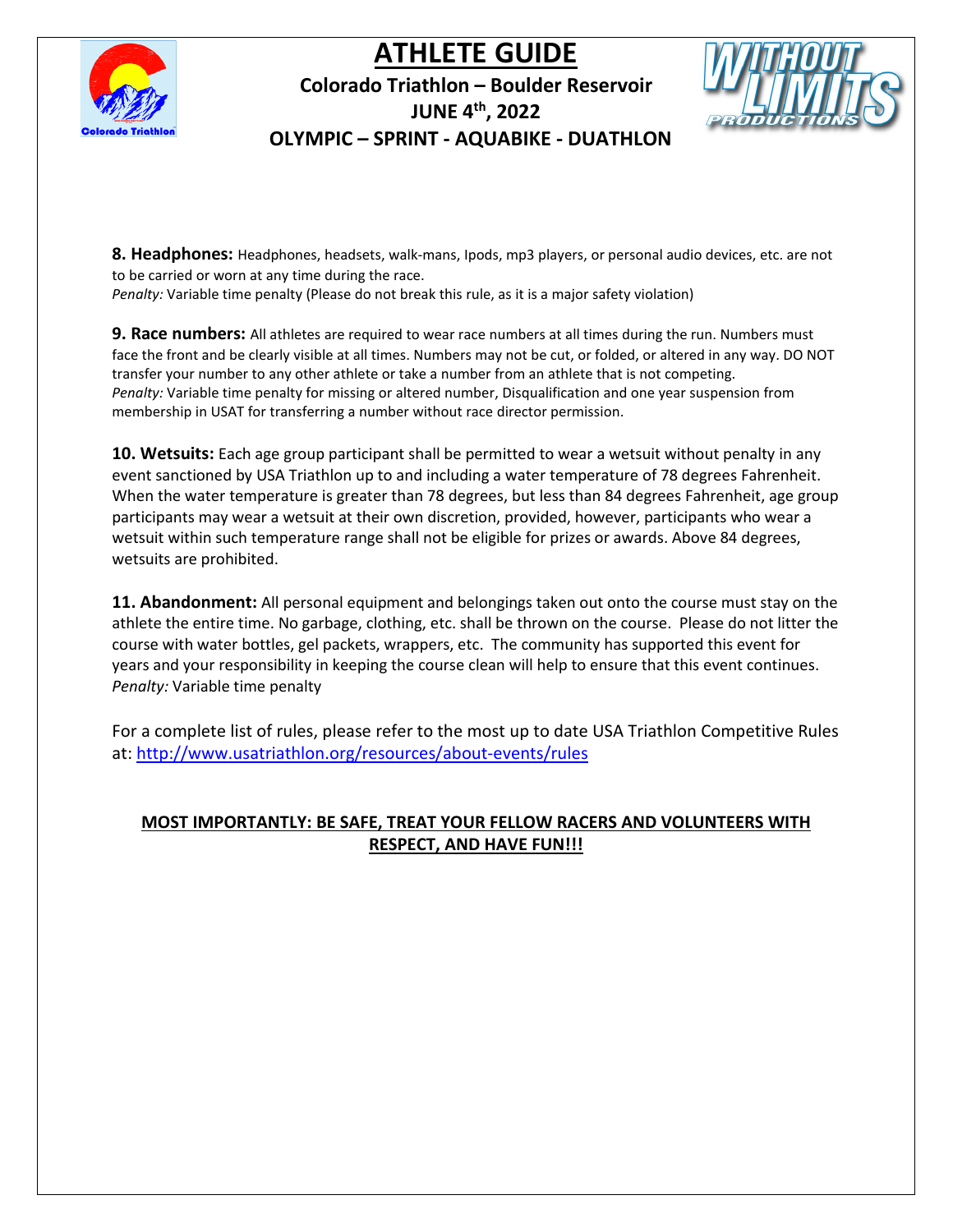

**Colorado Triathlon – Boulder Reservoir**



**JUNE 4th, 2022** 

 **OLYMPIC – SPRINT - AQUABIKE - DUATHLON**

### **BIKE COURSE MAP – SPRINT TRI**



- 1) Exit Boulder Reservoir turning Left onto 51<sup>st</sup> Street
- 2) Turn Right onto Jay Rd. heading West
- 3) Turn Right onto 36 heading North
- 4) Right turn onto Neva Rd.
- 5) Right onto 34
- 6) Left onto Niwot Rd.
- 7) Right Turn onto N. 63rd St.
- 8) Right onto Diagonal Hwy.
- 9) Right turn onto Jay Rd.
- 10) Right turn onto 51<sup>st</sup> Street finishing at the Boulder Reservoir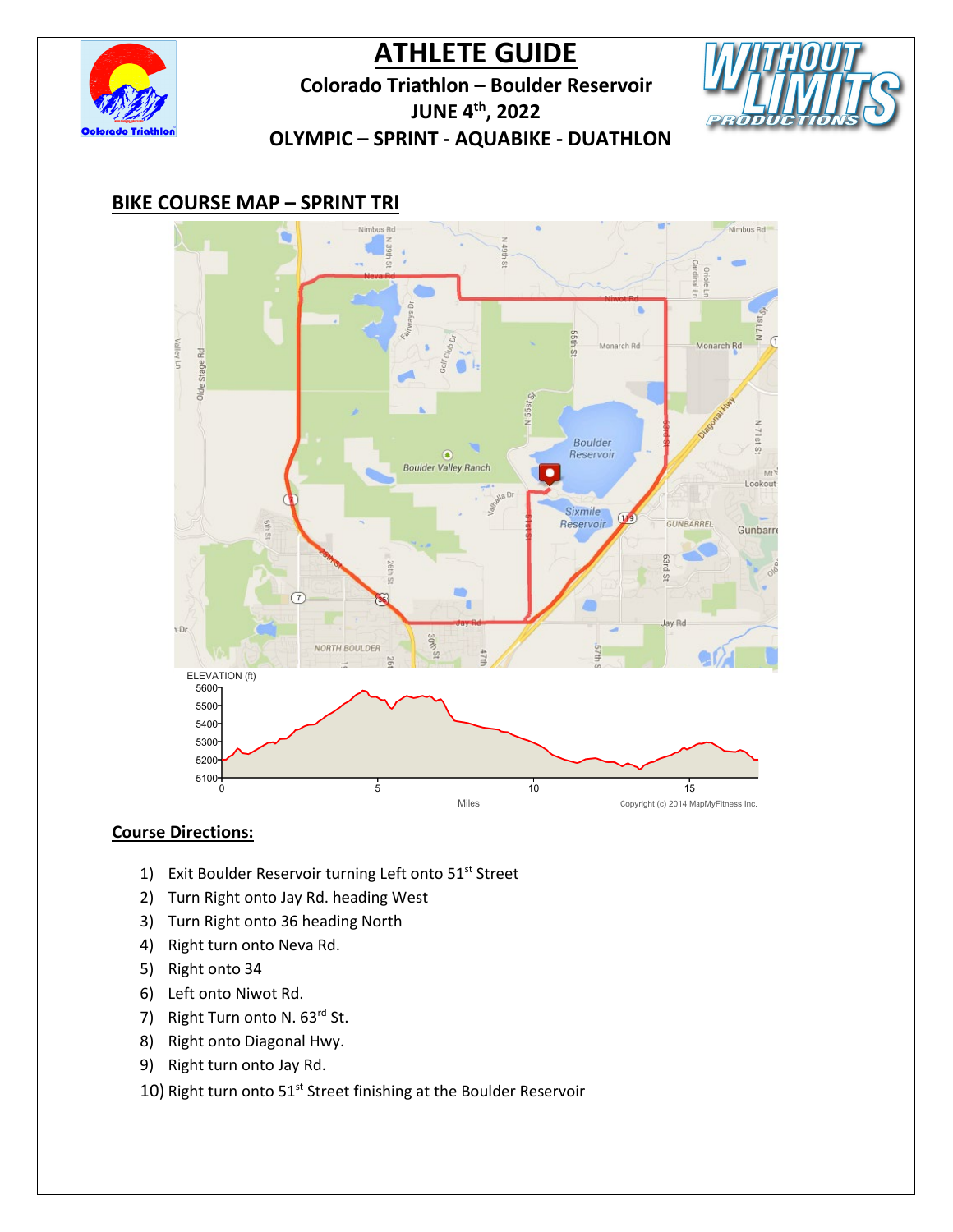

**Colorado Triathlon – Boulder Reservoir JUNE 4th, 2022 OLYMPIC – SPRINT - AQUABIKE - DUATHLON**



## **BIKE COURSE MAP – OLYMPIC TRI & AQUABIKE**



- 1) Exit Boulder Reservoir turning Left onto 51<sup>st</sup> Street
- 2) Turn Right onto Jay Rd. heading West
- 3) Turn Right onto 36 heading North
- 4) Right turn onto Nelson.
- 5) Right Turn onto N. 63rd St.
- 6) Right onto Diagonal Hwy.
- 7) Right turn onto Jay Rd.
- 8) Right turn onto 51<sup>st</sup> Street finishing at the Boulder Reservoir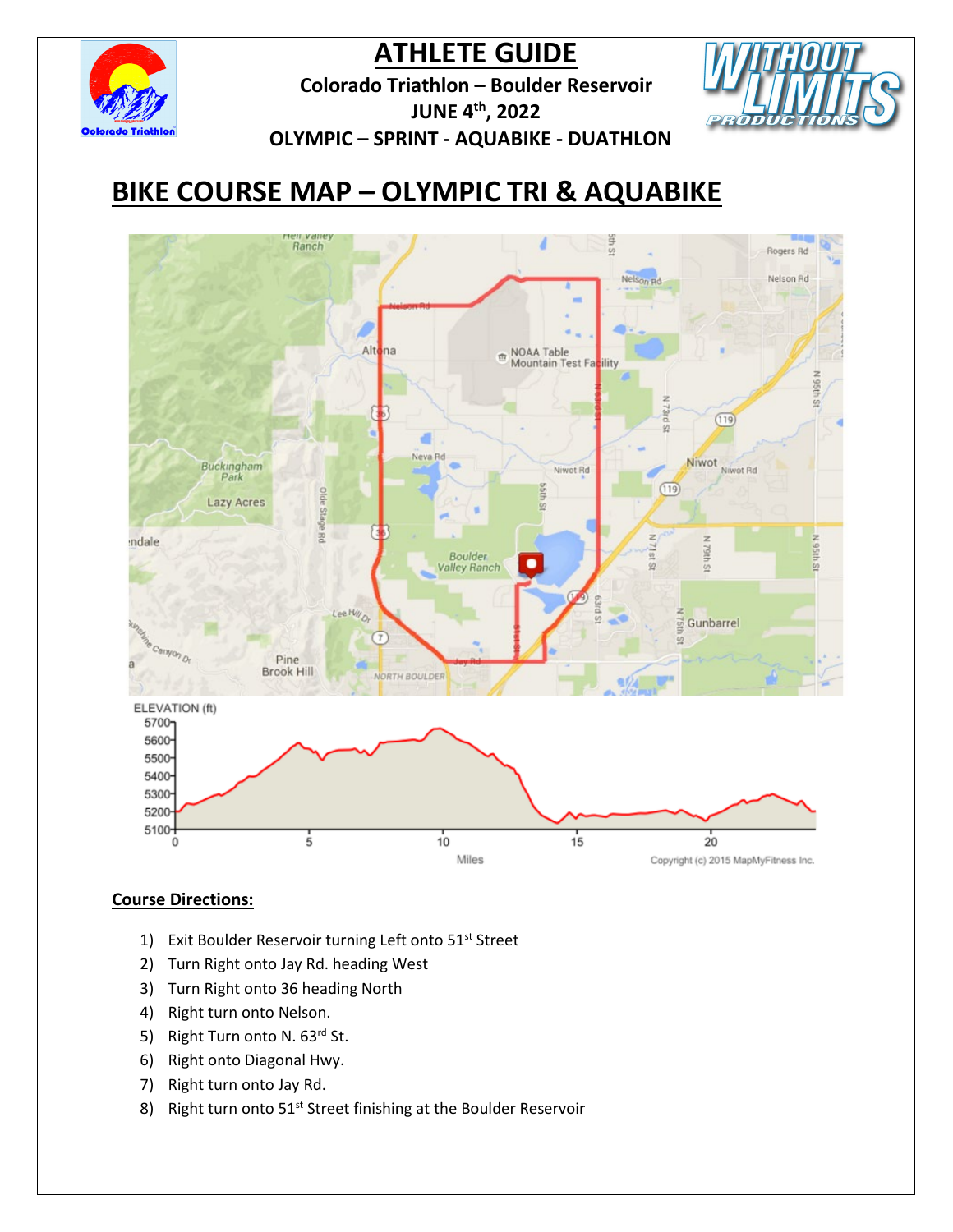

**Colorado Triathlon – Boulder Reservoir JUNE 4th, 2022 OLYMPIC – SPRINT - AQUABIKE - DUATHLON**



# **RUN COURSE MAP – SPRINT TRI**



- 1) Start heading South on Reservoir Rd.
- 2) Take a left onto the Dam Rd.
- 3) Turn around on Dam Rd.
- 4) Finish on Reservoir Rd.